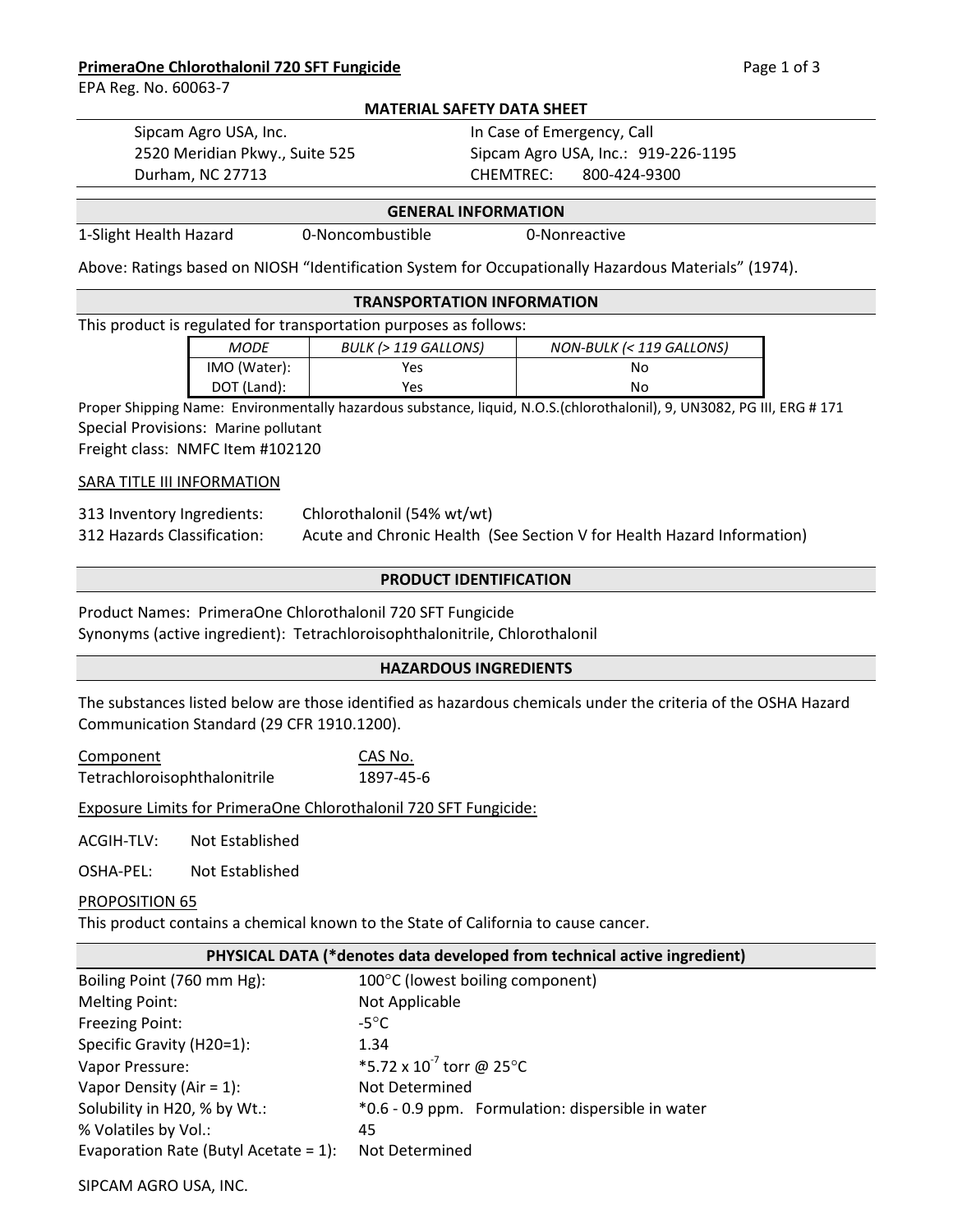# **PrimeraOne Chlorothalonil 720 SFT Fungicide 2001 120 SET Fungicide** Page 2 of 3

| EPA Reg. No. 60063-7 |                            |
|----------------------|----------------------------|
| Appearance and Odor: | Liquid, white, slight odor |
| Density at 20°C:     | $11.15$ #/gal              |
| pH:                  | 6 to 9                     |
|                      |                            |

| <b>FIRE AND EXPLOSION DATA</b>           |                                                                                                                             |  |
|------------------------------------------|-----------------------------------------------------------------------------------------------------------------------------|--|
| Flash Point:                             | Nonflammable                                                                                                                |  |
| <b>Autoignition Temperature:</b>         | Not Applicable                                                                                                              |  |
| Flammable Limits in Air, % by Volume:    | Noncombustible                                                                                                              |  |
|                                          | Lower: Not Applicable                                                                                                       |  |
|                                          | Upper: Not Applicable                                                                                                       |  |
| <b>Extinguishing Media:</b>              | Carbon dioxide, foam, dry chemical or water.                                                                                |  |
| <b>Special Fire Fighting Procedures:</b> | Self-contained breathing apparatus should be provided for                                                                   |  |
|                                          | firefighters.                                                                                                               |  |
| Unusual Fire and Explosion Hazards:      | May decompose under fire conditions emitting toxic and irritant<br>gases (i.e. hydrogen chloride) to the respiratory tract. |  |

| <b>HEALTH HAZARD INFORMATION</b> <sup>1</sup> |                                                                                                                                                     |  |
|-----------------------------------------------|-----------------------------------------------------------------------------------------------------------------------------------------------------|--|
| Oral LD50 (rat):                              | 3,260 mg/kg (U.S. EPA Category III)                                                                                                                 |  |
| Dermal LD50 (rabbit):                         | >2,020 mg/kg (U.S. EPA Category III)                                                                                                                |  |
| Inhalation (4-hour) LC50 (rat):               | 0.11 mg/liter of air (U.S. EPA Category II)                                                                                                         |  |
| Primary Dermal Irritation Index (rabbit):     | Non-irritating (Draize 0.0 / 8.0) (U.S. EPA Category IV)                                                                                            |  |
| Primary Eye Irritation (rabbit)               | Eye irritant; reversible corneal, iridal and conjunctival effects in<br>unwashed eyes; minimal irritation in washed eyes (U.S. EPA Category<br>III) |  |
| Dermal Sensitization:                         | Non-sensitizer                                                                                                                                      |  |

# Emergency and First Aid Procedures

IF INHALED: Move person to fresh air. If person is not breathing, call 911 or an ambulance, then give artificial respiration, preferably mouth to mouth if possible. Call a poison control center or doctor for further treatment advice.

IF IN EYES: Hold eye open and rinse slowly and gently with water for 15-20 minutes. Remove contact lenses, if present, after the first 5 minutes, then continue rinsing eye. Call a poison control center or doctor for treatment advice.

IF ON SKIN OR CLOTHING: Take off contaminated clothing. Rinse skin immediately with plenty of water for 15- 20 minutes. Call a poison control center or doctor for treatment advice.

IF SWALLOWED: Call a poison control center or doctor immediately for treatment advice. Have affected person sip a glass of water if able to swallow. Do not induce vomiting unless told by a poison control center or doctor. Do not give anything by mouth to an unconscious person.

Have the product container or label with you when calling a poison control center or doctor or going for treatment.

NOTES TO PHYSICIAN: Probable mucosal damage may contraindicate the use of gastric lavage. Persons having a temporary allergic reaction respond to treatment with antihistamines or steroid creams and/or systemic steroids.

# Effects of Chronic Overexposure

Repeated excessive dermal exposure may cause marked skin irritation and may increase the possibility of allergic reactions. Studies on rats and mice have suggested that technical chlorothalonil, when fed at high levels in the

<span id="page-1-0"></span>SIPCAM AGRO USA, INC.  $1$  For transportation purposes, refer to 49 CFR 173.132 (b) (3)